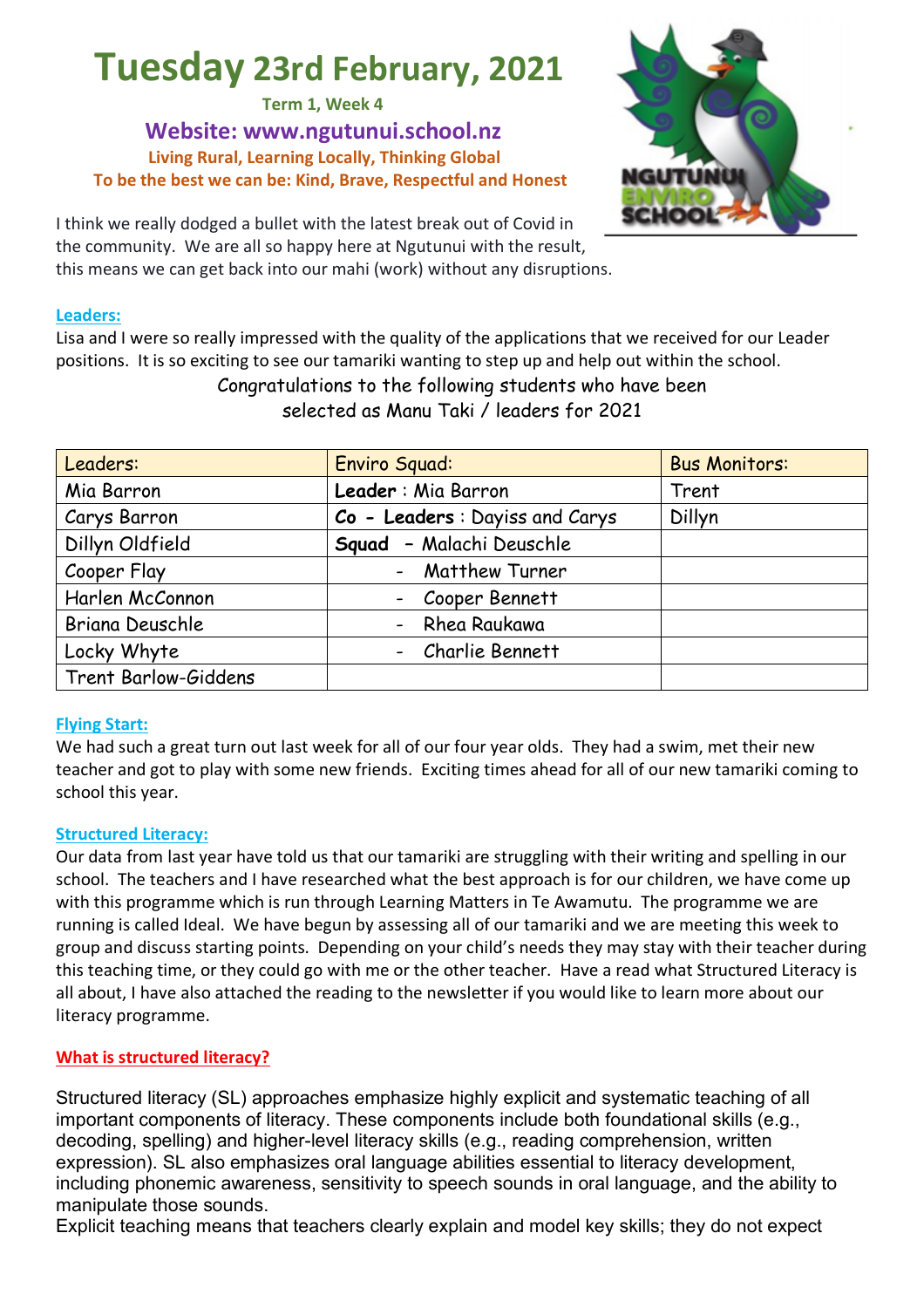children to infer these skills only from exposure. Systematic means that there is a well-organized sequence of instruction, with important prerequisite skills taught before more advanced skills. For instance, children master decoding and spelling simpler consonant-vowel-consonant words (e.g., tap) with short vowel sounds before learning more complex short-vowel words (e.g., stamp or tapped) with consonant blends or affixes.

### **BOT Meeting/Hui:**

We will have a few positions on the Board coming up soon. We would love for anyone to come and sit in on a meeting over the next few weeks, you don't need to stay for the whole meeting. We start at 6.30pm, you can come and observe for an hour. Please don't be shy we need you to help run our school that you child attends. Out next meeting in March 9<sup>th</sup> at 6.30pm.

#### **Swimming Display:**

On Friday 12th March the tamariki will be partaking in our annual swimming display. You are all welcome to come and watch our amazing talent. We will start at 1.45pm.

#### **Family Picnic Evening:**

This year we are looking at 'Turangawaiwai – our place'. So carrying on from tradition when families would gather at the school and have a picnic – we thought we would do this for our meeting the teacher evening. We will have a few games that they played in the past – 3 legged race, tug of war etc. We aim to start at 5pm, please bring along a picnic rug, dinner and your team spirit for a fun evening. We will start the races about 6pm so that we are all completed by 6.30pm. We look forward to seeing you all. The BBQ will be available if you would like to cook sausages or meat.

#### **Hats:**

Wide-brimmed hats are compulsory during Terms 1 and 4 at our school. All children must wear a hat when outside. You are welcome to bring a hat from home, we do sell them for \$10 at the office. **NO CAPS.**  Sunscreen is also supplied here at school in the classrooms. If your child takes their hat home in the weekend can you please make sure they bring them back on the Monday. We have gone through all of our spare hats and they are not even coming back. If your child does not have a hat from Tuesday they will be asked to sit in the shaded area.

#### **Wheels Wednesday:**

Just a reminder that we are continuing with bikes and scooters on Wednesdays, however the rule is if you don't have a helmet then you cannot be on your wheels.

#### **Assembly:**

Our first Assembly for the term will be Monday  $1<sup>st</sup>$  March at 2.20 pm in Piwakawaka – we look forward to seeing you there.

#### Ngā mihi **Cleonie Whyte**

## **Principal**

**This Friday we are having a bring your own floatation device pool party. This will be held in the last block and the children are able to bring along things they would like to play with in the pool. We also have a lot of items here if they don't have any. Please don't send anything along that requires pumping up.** 



# *Important Dates Term 1*

| '4 <sup>th</sup> Feb<br>W<br>$ -$ |
|-----------------------------------|
|-----------------------------------|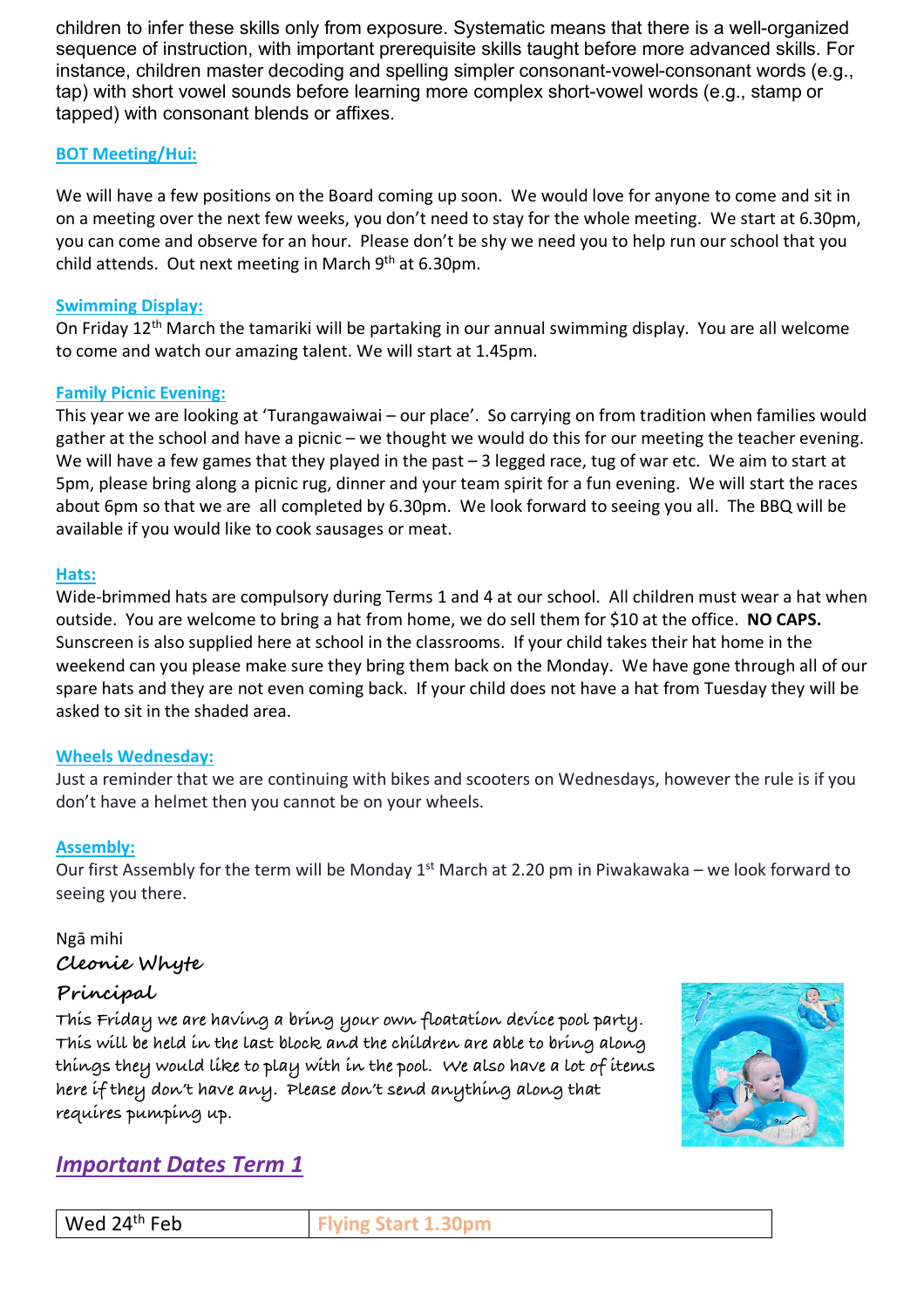| Mon 1 <sup>st</sup> March    | Assembly 2.20pm Tui                             |  |
|------------------------------|-------------------------------------------------|--|
| Wed 3rd March                | School Lunches - Roast Lamb Sandwiches          |  |
|                              | <b>Flying Start 1.30pm</b>                      |  |
| Wed 10 <sup>th</sup> March   | <b>Flying Start 1.30pm</b>                      |  |
| Fri 12 <sup>th</sup> March   | Whole School Swimming Display 1.45pm            |  |
| Mon 15 <sup>th</sup> March   | Assembly 2.20pm Tui                             |  |
| Wed 17 <sup>th</sup> March   | <b>Flying Start 1.30pm</b>                      |  |
| Fri 19 <sup>th</sup> March   | Lower Waipa Swimming                            |  |
| Wed 24 <sup>th</sup> March   | School Lunches - Pies (Mince or Mince & Cheese) |  |
|                              | <b>Flying Start 1.30pm</b>                      |  |
| Thurs 25 <sup>th</sup> March | <b>Family Picnic 5pm</b>                        |  |
| Mon 29 <sup>th</sup> March   | Assembly 2.20pm Tui                             |  |
| Fri 2 <sup>nd</sup> April    | Good Friday                                     |  |
| Mon 5 <sup>th</sup> April    | <b>Easter Monday</b>                            |  |
| Tues 6 <sup>th</sup> April   | <b>Easter Tuesday</b>                           |  |
| Wed 7 <sup>th</sup> April    | <b>School Returns</b>                           |  |
|                              | <b>Flying Start 1.30pm</b>                      |  |
| Thurs 8 <sup>th</sup> April  | Blokes/Dads Day (Enviro Day)                    |  |
| Mon 12 <sup>th</sup> April   | Assembly 2.20pm Tui                             |  |
| Wed 14th April               | School Lunches - Pizza                          |  |
|                              | <b>Flying Start 1.30pm</b>                      |  |
| Fri 16 <sup>th</sup> April   | Last Day of Term 1                              |  |
| Mon 3rd May                  | First Day of Term 2                             |  |

# *Term Dates 2021*

- Term  $1 -$  Wednesday 3<sup>rd</sup> Feb Friday 16<sup>th</sup> April
- Term 2 Monday 3<sup>rd</sup> May Friday 9<sup>th</sup> July
- Term 3 Monday 26<sup>th</sup> July Friday 1<sup>st</sup> October
- Term  $4$  Monday 18<sup>th</sup> October Wednesday 15<sup>th</sup> December



# Pirongia Junior Rugby Club

Registration & Weigh In's Pirongia Rugby Clubrooms

## **Monday 1st March 6 – 8pm, Wednesday 3rd March 6 – 8pm Monday 8th March 6 – 8pm**

6th to 13th Grades available

A **Copy** of Birth Certificate/ Age ID required for all players